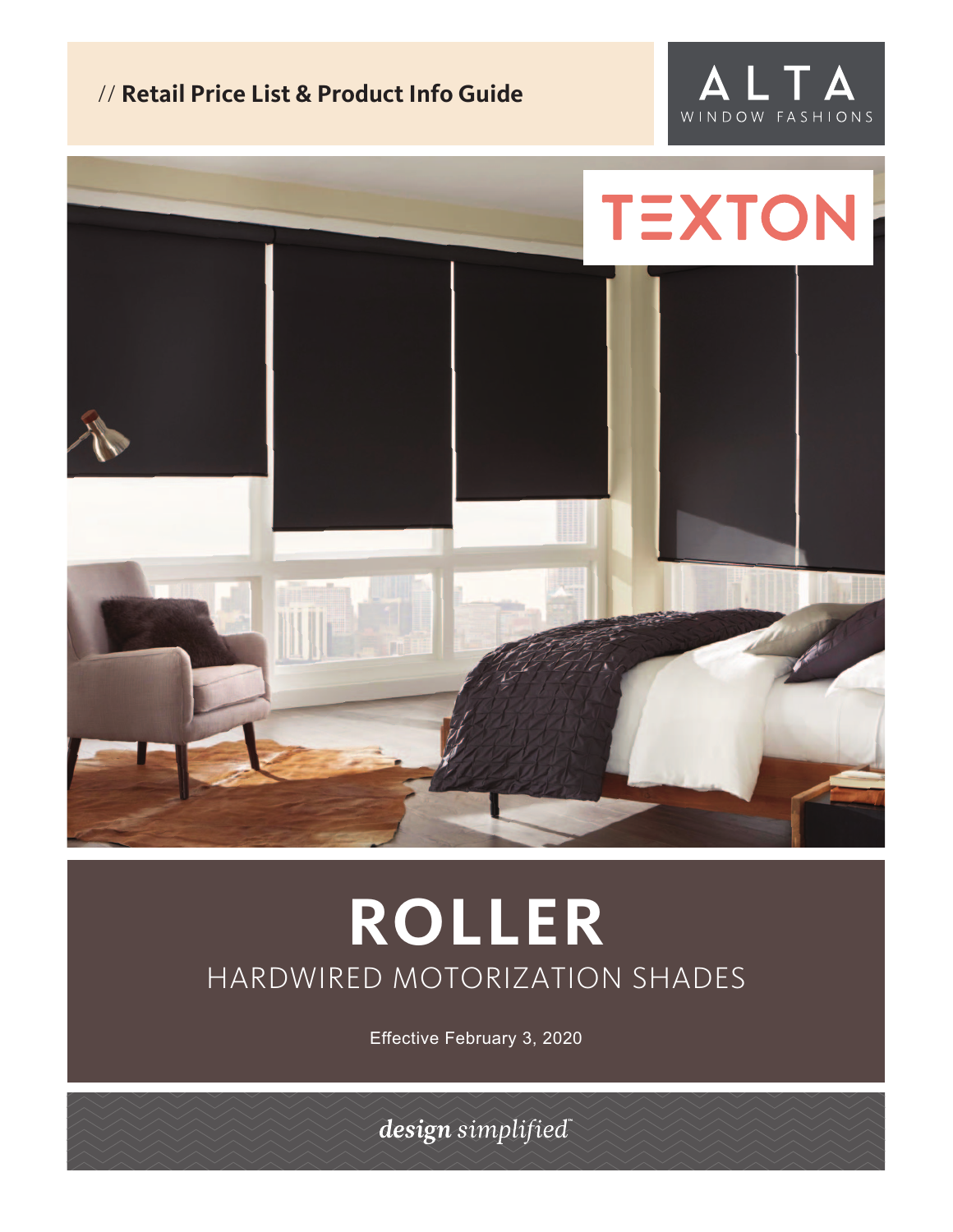### **HARDWIRED MOTORIZATION**

### **Motorization Made Simple**

- Shade is fully assembled with motor concealed inside roller tube
- Installation is the same as non-motorized shades
- Stop limits (upper/lower) and control channels as pre-set at factory; also adjustable at jobsite

### **Power Sources**

- Battery wand (RemoteLift motorization systems). Refer to the Roller Shades Guide for more details.
- Hardwired into line voltage/transformer
- Plug-in power cable

The decision for choosing power source is based primarily on the user's preference, but also depends on power requirements for motor type selected.

*Each motor has restrictions for minimum width and maximum overall shade size.* 

### **Multiple Control Options Available**

- Remote control with single or multi-channel
- Wireless wall switch key pad with single or multichannel
- Timer allows you to program shades to operate at certain times throughout the day
- Home Automation Compatible (IR,RF,RS 232, RS 485, Dry Contact) options available to integrate with third party automation systems

### **Selecting the Right Motor**

In many instances more than one motor is available; however the motor selected will need to perform according to the user's preferences for power and control.

### **Warranty**

5 year warranty on motors, components, and accessories *(excludes batteries)*.

### **Motorization Surcharge**

**Sonesse 30 (ST30) RF Quiet Motor (24V) (Part #1001524)** comes standard with 7.5 ft. 2 wire pig tail cables ....**add \$692 each**

**Sonesse 50 (ST50) RF Quiet Motor (110V) (Part #1001809)** comes standard with 10 ft. 3 wire pig tail cables .....**add \$796 each**

**Sonesse 50 (ST50R) RF Ultra Quiet Motor (110V) (Part #1002562)** comes standard with 10 ft. 3 wire pig tail cables .....**add \$976 each**

*Note: specify motor side - right or left - when ordering*

### **Motor Controls**

| Remote - 1 Channel (white) (Part #RC445069) add \$120 each      |  |
|-----------------------------------------------------------------|--|
| Remote - 5 Channel (white) (Part #RC445079) add \$152 each      |  |
| Remote - 16 Channel (white) (Part #1811081) add \$554 each      |  |
| Wall Switch - 1 Channel (white) (Part #RC445135) add \$302 each |  |
| Wall Switch - 5 Channel (white) (Part #RC445136) add \$302 each |  |
| Timer - 1 Channel (white) (Part #1805237A) add \$484 each       |  |
|                                                                 |  |
|                                                                 |  |

*Each RF control option can function alone or in combination with one another*

### **Accessories**

| 24V Transformer Single Motor Plug-in (5 ft. cord)              |  |
|----------------------------------------------------------------|--|
| 110V Plug-in Cables<br>- 10 ft. (Part #9019951)  add \$58 each |  |
| 3-Wire Pig Tails<br>- 10 ft. (Part #9018190)  add \$70 each    |  |
| <b>Coupled Motorized Shades</b>                                |  |
| RTS Repeater (Part #1810791) add \$396 each                    |  |
| 16 Channel Universal RTS Interface                             |  |

### **Tube Size Upgrade Surcharge**

| <b>TUBE SIZE:</b>                     | $2 - 1/2$ $3 - 1/4$ " |     |
|---------------------------------------|-----------------------|-----|
| Hardwired Motorization (ST50 & ST50R) | 138                   | 152 |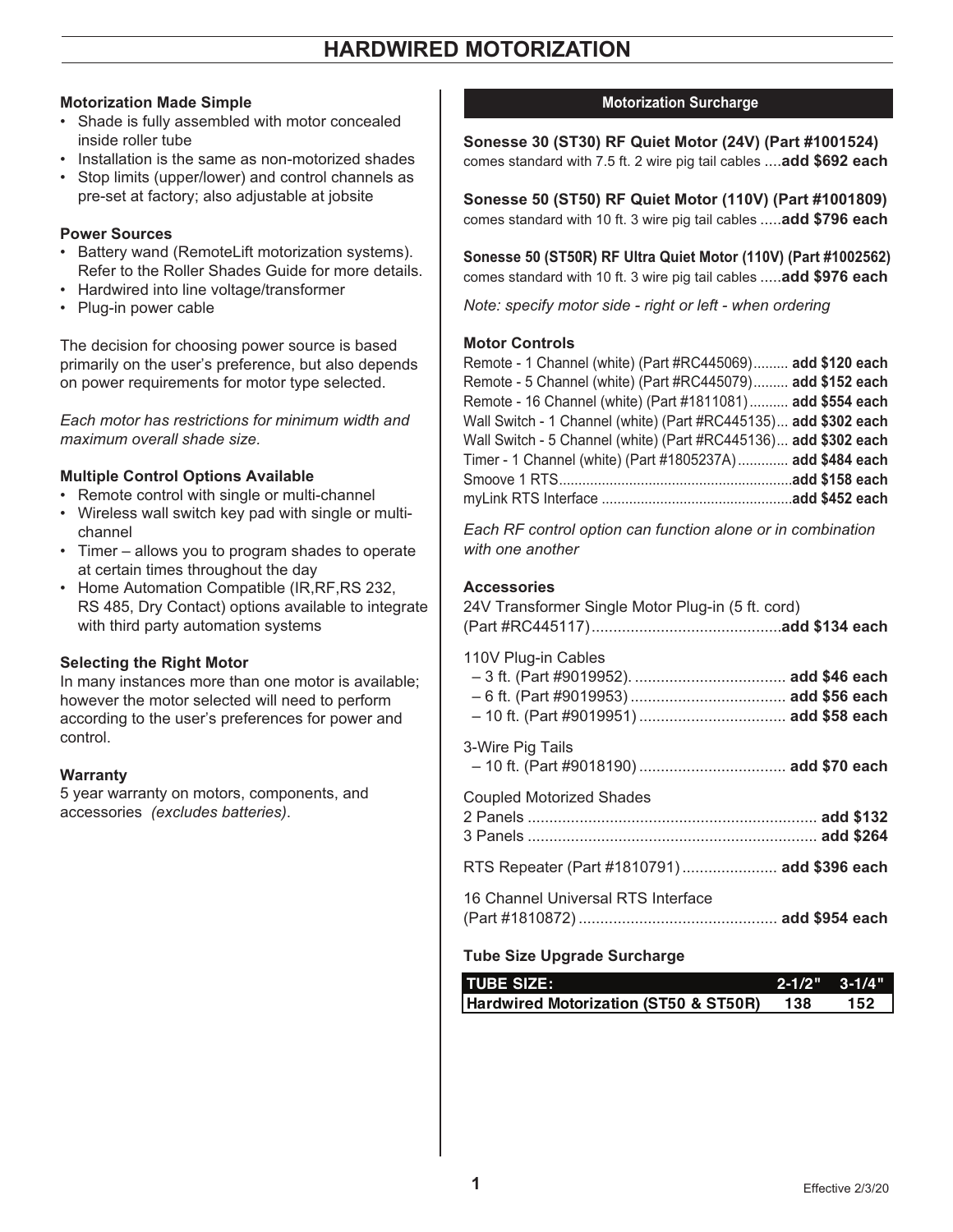### **HARDWIRED MOTORIZATION**

*shades.*

**Sonesse 50 (ST50) RTS Quiet Motor (110V)** 

*The Sonesse 50 is a more heavy-duty quiet motor that's designed to operate larger shades – up to a width of 144", up to 3 coupled*

### **Sonesse 30 (ST30) RTS Quiet Motor (24V)**

*Sonesse – the compact, low-profile Sonesse 30 motor is a low voltage quiet motor solution. It features speed regulation for precise alignment of adjacent shades. Installation is easy. Projects typically don't require an electrician.*



- Standard Motor Brackets are Drop In Style. Spring Ring available at no additional charge
- Available with: 4" Fascia, Pocket Headrail (see surcharges in Roller Shade Price Guide)
- **Hardwired** with 3-wire pig tail, 10' long comes standard with shade.
- **Plug-In**

Requires optional 110V plug-in cable (Available in 3', 6' & 10')

maximum overall width is 216".

- $\frac{1}{4}$ " cloth deduction on each side of bracket ( $\frac{1}{2}$ " overall)
- Requires 110V motor on 2" roller tube

*Motor available only on left or right side* 

*– specify when placing order* 

|        | Drop In |         |         |                 |  |  |
|--------|---------|---------|---------|-----------------|--|--|
| Motor  |         | Mid Gap | Mid Gap | <b>Idle End</b> |  |  |
| 1.3/8" |         | - 7/16" | - 7/16" | $-3/4"$         |  |  |
|        |         |         |         |                 |  |  |